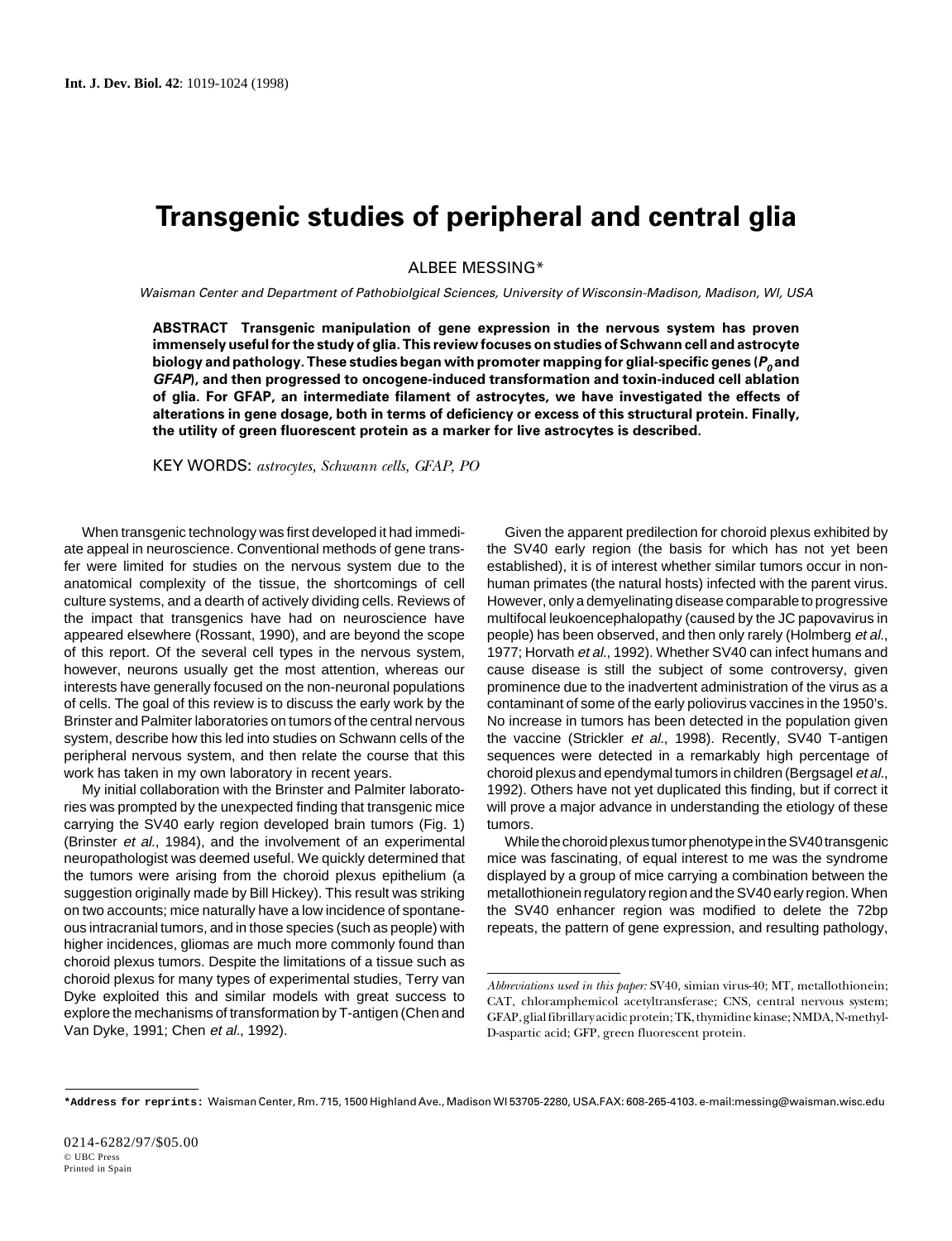

**Fig. 1. Parasagittal section through the brain of an MT-SV40 transgenic mouse showing large choroid plexus papilloma arising in the lateral ventricle.**

changed dramatically (Messing et al., 1985). Instead of primarily involving choroid plexus, thymus, and kidney, the new major sites were liver, endocrine pancreas, and peripheral nerve. The peripheral nerve lesion resulted from expression of the T-antigens in Schwann cells. When the deleted region also involved the 21bp repeats, expression was eliminated in Schwann cells. Although these mice still developed a peripheral neuropathy resulting in weakness and paralysis, it reflected axonal degeneration rather than demyelination and occurred secondary to hypoglycemia from insulin-producing islet cell tumors (Dyer and Messing, 1989).

Understanding how expression of SV40 was regulated in these modified MT-SV mice so as to target different populations of cells with remarkable specificity was a fascinating question. Another concept originally suggested by Larry Swanson, in collaboration with the Brinster laboratory, was that of "combinatorial specificity", whereby the specificity of expression reflects some interaction between regulatory and coding sequences (Swanson et al., 1985). Although the molecular basis for this idea has never been established, instances keep cropping up that could be explained by such a mechanism. However, pursuing the mechanism of demyelination in mice with such complex patterns of expression and multiple organ involvement proved difficult, and prompted the search for cell-specific promoters that would limit the phenotype appropriately to myelinating glia.

Although Schwann cells are the sole glial cell in the peripheral nervous system, they are not a homogenous population of cells. Those Schwann cells that ensheath large diameter axons produce myelin, whereas those associating with small diameter axons (or the satellite cells surrounding cell bodies in ganglia) remain nonmyelinating. These two populations of Schwann cells show dramatic differences in expression of various genes, most conspicuously of those for proteins localized in the myelin sheath (Mirsky and Jessen, 1996). It therefore seemed appropriate to begin looking for a promoter that would limit expression of heterologous genes to myelinating Schwann cells, and the major protein of peripheral myelin is a transmembrane glycoprotein known as  $P_0$ . Greg Lemke's laboratory had recently cloned the rat  $P_o$  gene, and identified a relatively small region of 5' flanking DNA that could direct expression of the CAT reporter gene in primary Schwann cells but not in other cell types (Lemke et al., 1988).

We decided to test whether this  $P_0$  fragment could successfully direct expression of a reporter gene in the much stricter test system of transgenic mice (Messing et al., 1992). The human growth hormone gene was selected as a reporter, having previously been used in other cell types such as pancreatic acinar cells (Ornitz et al., 1985). Screening for expression in founder animals seemed desirable, if we could only figure out an innocuous biopsy site for peripheral nerve that did not inordinately compromise neurologic function. While tail sampling one day we realized that the small nerve branches running longitudinally down the length of the tail made these samples an ideal site for evaluating expression in the peripheral nervous system (Figs. 2 and 3). Because these nerve branches are small, however, and difficult to dissect away from surrounding tissues, a morphologic assay such as immunohistochemistry was necessary. The unavoidable presence of nonneural tissues in these samples also offered simultaneous sampling of negative tissues. Again, human growth hormone proved valuable as a reporter since immunohistochemical detection was possible even in plastic-embedded specimens. After identifying founders that expressed growth hormone protein in myelinating but not non-myelinating Schwann cells based on the tail sampling, we established breeding lines from just these animals and later demonstrated specificity of expression at the mRNA level in multiple tissues by northern blots.

We next wanted to apply the still relatively new technique of genetic ablation, originally developed by the Brinster and Palmiter laboratories for the exocrine pancreas (Palmiter et al., 1987) and at the same time used for lens epithelium by Breitman and colleagues (Breitman et al., 1987). Schwann cells are widely distributed throughout the body, and maintain intimate contacts with neurons in all these locations. This anatomic complexity made genetic ablation very appealing as a novel way to perturb Schwann cell-neuron interactions and create an animal model of diffuse hypomyelination. In addition, spontaneous mutants affecting Schwann cell myelination were already available for comparison (Falconer, 1951; Low, 1976). The same wild-type diphtheria toxin



**Fig. 2. Transverse section through the distal tail of a weanling mouse, sampled approximately 1 cm from the tip.**One of several nerve bundles is indicated by the arrow. Hematoxylin and eosin stain.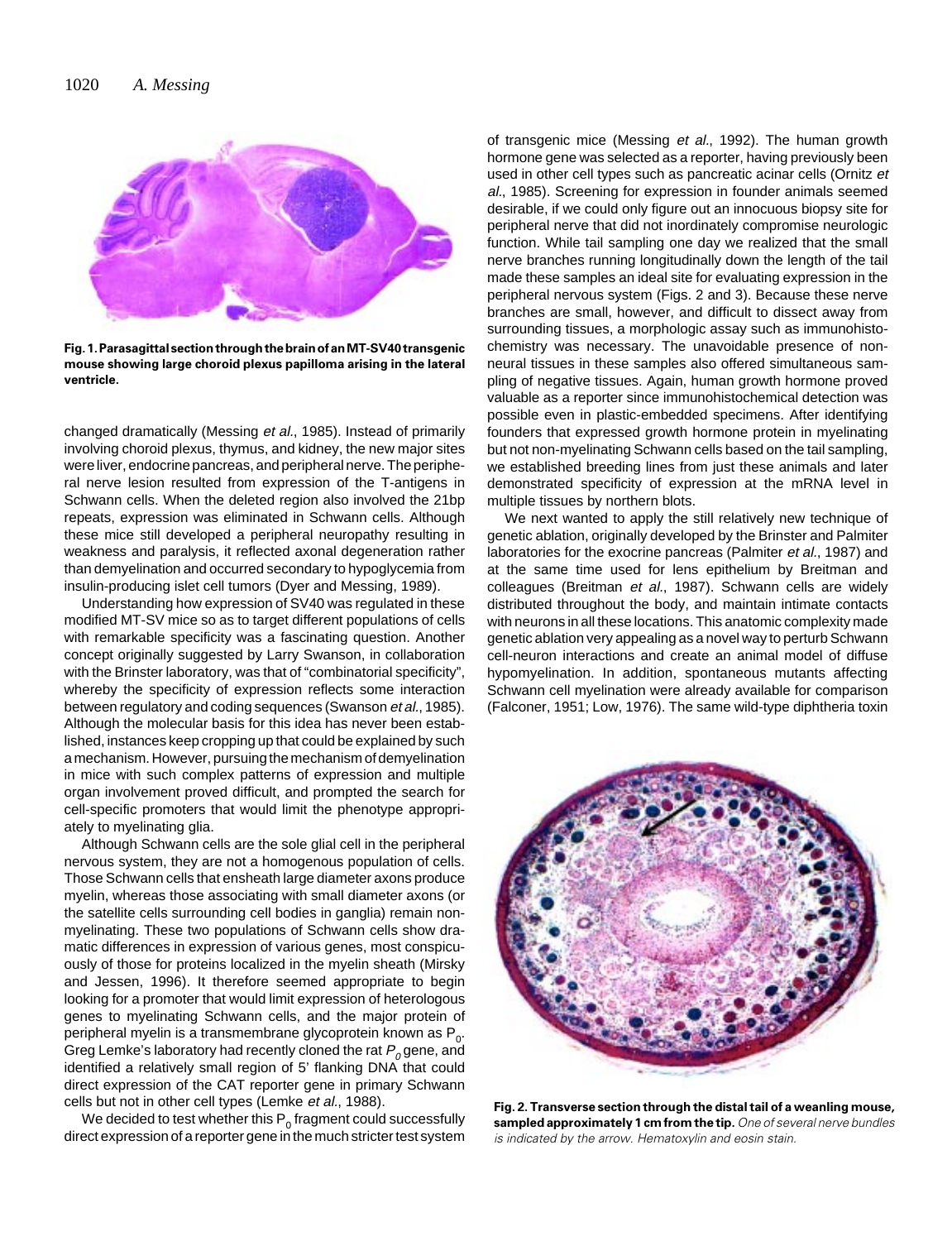construct previously used in pancreas was placed under the control of the  $P_0$  promoter, and founder mice were made (Messing et al., 1992). Several died at or soon after birth, and the remaining animals initially looked disturbingly normal. However, evaluation of nerve branches in the tail biopsies revealed subtle but distinct changes in the Schwann cells of one of the surviving founders, who upon breeding produced offspring with a severe neurologic phenotype. Thanks to the microsurgical talents of Richard Behringer in the Brinster laboratory, a stable breeding line was eventually established from this founder by transplanting her ovaries into nontransgenic recipients, and the line was then maintained in this fashion. Perhaps the most interesting result arising from these studies was the finding that the non-myelinating population of Schwann cells began proliferating in response to the cell death taking place in the myelinating population of cells, thus offering a potential reservoir of cells that might be tapped for promoting remyelination.

A third set of studies on myelinating Schwann cells re-visited the questions posed by the MT-SV mice with demyelinating neuropathy described above. In particular, it seemed odd that expression of the SV40 T-antigens, which were considered potent transforming genes for all rodent cells, caused demyelination rather than tumors in Schwann cells. Analogous work at the same time by Judy Small and colleagues using the JC viral early region demonstrated hypomyelination rather than transformation in the myelin-forming oligodendrocytes of the CNS (Small et al., 1986). When transgenic mice were made expressing the SV40 early region under the control of the  $P_0$  promoter, hypomyelination and demyelination were the most prominent features of the neuropathy (Messing et al., 1994). However, the longest lived line (actually expressing the lowest levels of T-antigen) did eventually develop Schwann cell tumors. It is likely that transformation of Schwann cells, as in other cell types, requires one or more secondary events beyond initial expression of the T-antigens, and that the highest expressing lines were simply dying too young for transformation to be completed. Questions that remain unsettled are identifying the precise mechanism of the neuropathy and determining whether Schwann cell proliferation is a consequence or a cause of the myelination defect. Tennekoon et al. (Bharucha et al., 1994) have reported direct suppression of myelin-specific genes by T-antigen in cultured cells, which may partly account for the hypomyelination.

After this series of studies focused on the myelinating population of Schwann cells, we then chose to address the fundamental question of how the switch is made from a non-myelinating to a myelinating phenotype. Previous work by Aguayo and others had demonstrated that these two populations are essentially interchangeable, with the interaction with axons being a key determinant of whether myelination takes place (Aguayo et al., 1976). With the long-range goal of modifying gene expression in non-myelinating Schwann cells so as to initiate the full program of myelination, we began a series of studies on the promoter for a gene known to be expressed in the non-myelinating population, glial fibrillary acidic protein (GFAP). GFAP is an intermediate filament that is expressed at highest levels in astrocytes of the CNS, but is also found in several other isolated cell types such as enteric glia and nonmyelinating Schwann cells (Jessen and Mirsky, 1984). By this time the bacterial *lacZ* gene had become the standard reporter gene for transgenic studies. Unfortunately for our original goal, the GFAP promoter proved very active for astrocytes, but only gave inefficient



**Fig. 3. Plastic-embedded transverse section of tail.** With nerve bundle in the center surrounded by connective tissue, tendons, and muscle.

expression in non-myelinating Schwann cells (Fig. 4) (Brenner et al., 1994). We therefore began to exploit the GFAP promoter for studies where it was useful, i.e., – the astrocyte.

As genetic ablation had proven useful for studies in the PNS, we thought it would be interesting to study the effects of astrocyte depletion in the CNS as well. However, we considered that ablation of astrocytes from the developing CNS using diphtheria toxin would simply create an embryonic lethal. An alternative "conditional" toxin was developed by Evans and colleagues (Borrelli et al., 1989; Heyman *et al.*, 1989), based on the same herpes thymidine kinase that Brinster and Palmiter had used as a reporter in their original studies on gene transfer into the mouse genome (Brinster et al., 1981,1982). Expression of the herpes TK by itself is innocuous, as befits a good reporter gene, but anti-herpetic drugs such as ganciclovir are converted by the viral enzyme into toxic metabolites that interfere with DNA replication and kill proliferating cells. To study the effects of ablating astrocytes at various times during development, we generated GFAP-TK transgenics and then administered ganciclovir as single injections to pups at various times during the first postnatal week (Delaney et al., 1996). The mice were then allowed to survive until postnatal day 19. At that time, the treated transgenics showed obvious ataxia, and histological examination of the cerebellum revealed markedly reduced foliation with decreased numbers of astrocytes and nearly complete elimination of granule cell neurons. A major factor contributing to the death of the granule cell population was excitotoxicity through activation of NMDA receptors. These results are consistent with astrocytes playing a critical role in cerebellar development. However, one of the persisting issues regarding TK-ganciclovir ablation is that of "bystander" killing, whereby non-TK expressing cell acquire the toxic metabolite and die even though they themselves did not express the transgene. Although the mechanism of bystander killing is still the subject of debate, considerable evidence supports a role for transfer through gap junctions (Dilber et al., 1997). Bystander killing is a desirable trait in the setting where it has been most intensively studied, gene transfer for the treatment of solid tumors, but it seriously complicates the analysis of certain phenotypes when applied for selective cell killing in transgenics.

Just as the bacterial lacZ gene largely supplanted the first generation of reporter genes (herpes TK, human growth hormone),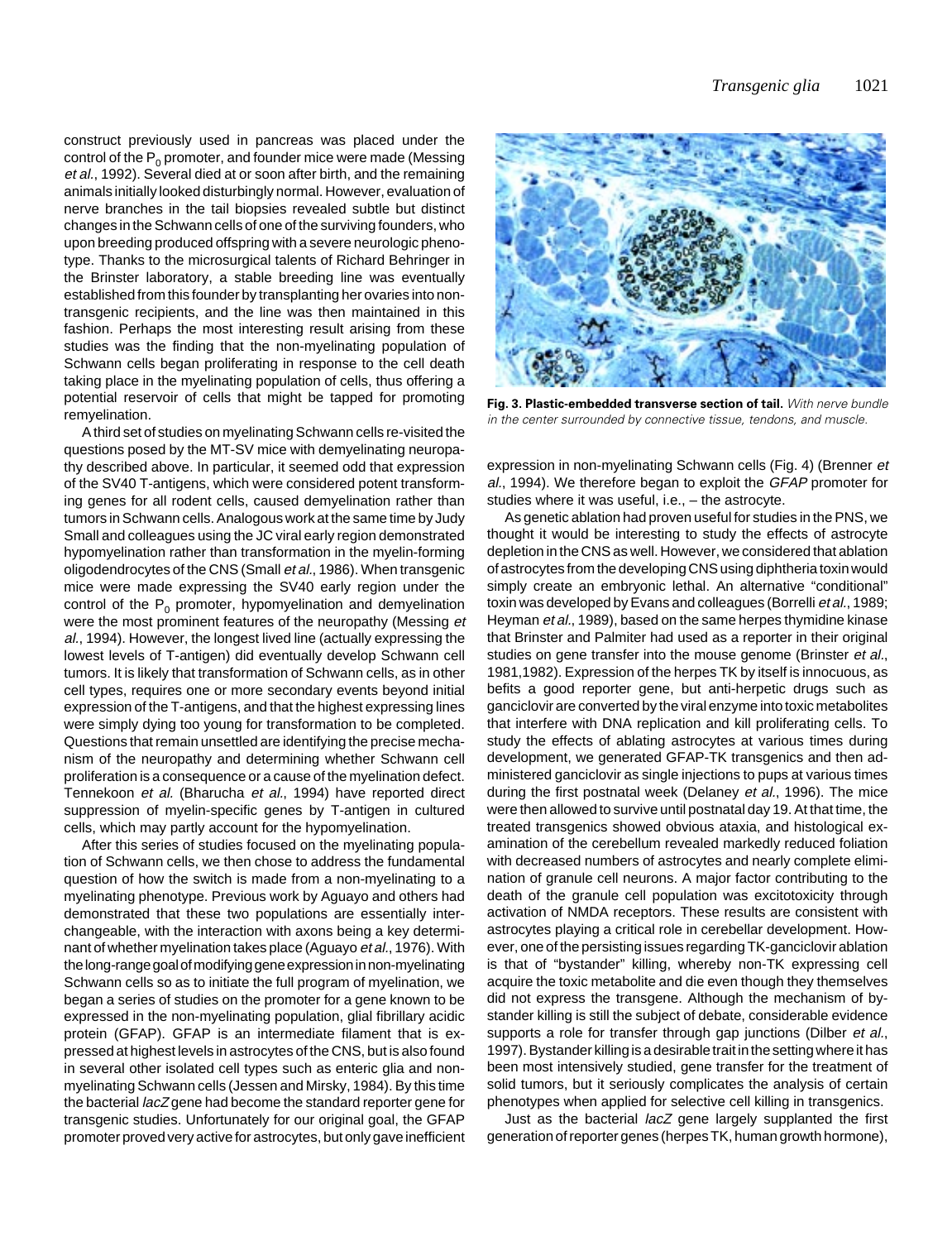

**Fig. 4. Electron micrograph of X-gal stained sciatic nerve from mouse carrying a nuclear lacZ under the control of the GFAP promoter (Brenner et al., 1994, Tg7.2 line).** The labeled cell in the center is a nonmyelinating Schwann cell.

recently the jellyfish green fluorescent protein (GFP) is proving its worth as a reporter of gene transcription (Cubitt et al., 1995). After the initial description of its use in C. elegans (Chalfie et al., 1994). the value of reporters that can be visualized even in living cells became readily apparent. To complement our early studies of astrocyte morphology using lacZ, we placed the GFP under the control of the human GFAP promoter (Zhuo et al., 1997). Our first experiments used the wild-type GFP, and the fluorescent signal was barely detectable. However, an abundance of GFP mutants were rapidly being generated by many laboratories, and subsequent transgenic mice carrying the hGFP-S65T mutant (Clontech) gave intensely fluorescent astrocytes that were easily seen in whole-mount preparations (Fig. 5). To our surprise, with GFP as a reporter, the same 2.2 kb promoter region from the human GFAP gene that failed to express in Muller cells of the retina and nonmyelinating Schwann cells of peripheral nerve now gave consistently detectable signals. Whether this is a question of reporter gene sensitivity to low levels of expression, or unknown interactions of particular reporter genes with specific cell types, remains to be established. Nevertheless, it points out the continued value of reporter gene constructs for fundamental studies of regulation of gene expression and simple cell marking. Such mice should also prove useful for studies of dynamic changes in astrocyte morphology during development, and in response to physiological and pathological conditions.

Having spent considerable time studying or using the promoter for GFAP, we then turned our attention to questions about the role of the GFAP protein itself in astrocyte biology. With the help of Richard Behringer, we generated GFAP-null mice by gene targeting in embryonic stem cells (McCall et al., 1996), an approach simultaneously being taken in three other laboratories (Gomi et al., 1995; Pekny et al., 1995; Liedtke et al., 1996). The results from all four groups indicated that GFAP is not required for overtly normal mouse development. Astrocytes are present in the CNS of the mutant mice, but contain a reduced number of intermediate filaments. Whereas response to some types of injury are normal, such as stab wounds or scrapie infection (Gomi et al., 1995; Pekny et al., 1995), the astrocyte response to inflammatory lesions is impaired (Liedtke et al., 1998). In addition, while early studies of blood brain barrier function suggested that the barrier was intact to large molecules, recent studies suggest that more subtle selective deficits in barrier function might be present (Pekny et al., 1998).

Finally, we and others have founding intriguing evidence for abnormalities in neuron-astrocyte interactions, with GFAP-null mice having impairments in long-term depression in the cerebellum (Shibuki et al., 1996), and enhanced long-term potentiation in the hippocampus (McCall et al., 1996). Curiously, in none of the studies of GFAP-null mice has the morphology of the astrocytes been evaluated in detail, a task made difficult by the absence of GFAP as a marker for the cell and its processes. This is one area in which alternative reporter genes such as the green fluorescent protein should prove especially useful. Overall, the mildness of the phenotype associated with these GFAP mutations was a surprise to many who assumed that this abundant structural protein was critical for astrocyte development and function.

As a complementary approach to studies of GFAP deficiency, we also wished to study the effects of forcing over-expression of GFAP in otherwise normal astrocytes. Increased expression of GFAP is a hallmark of gliosis, the astrocytic hypertrophy that occurs during a wide variety of diseases of the central nervous system (Eng and Ghirnikar, 1994). To determine whether this increase in GFAP expression, per se, alters astrocyte function, we generated transgenic mice that carry copies of the human GFAP gene driven by its own promoter (Messing et al., 1998). By two weeks after birth the total GFAP content of the brain is elevated several-fold. Astrocytes of these mice become hypertrophic, upregulate small heat shock proteins, and contain inclusion bodies



**Fig. 5. Living retinal whole-mount from mouse carrying the jellyfish green fluorescent protein under the control of the GFAP promoter (Zhou et al., 1997, Tg94.7 line), visualized by confocal microscopy.** A fluorescent astrocyte is shown with multiple processes in contact with blood vessels.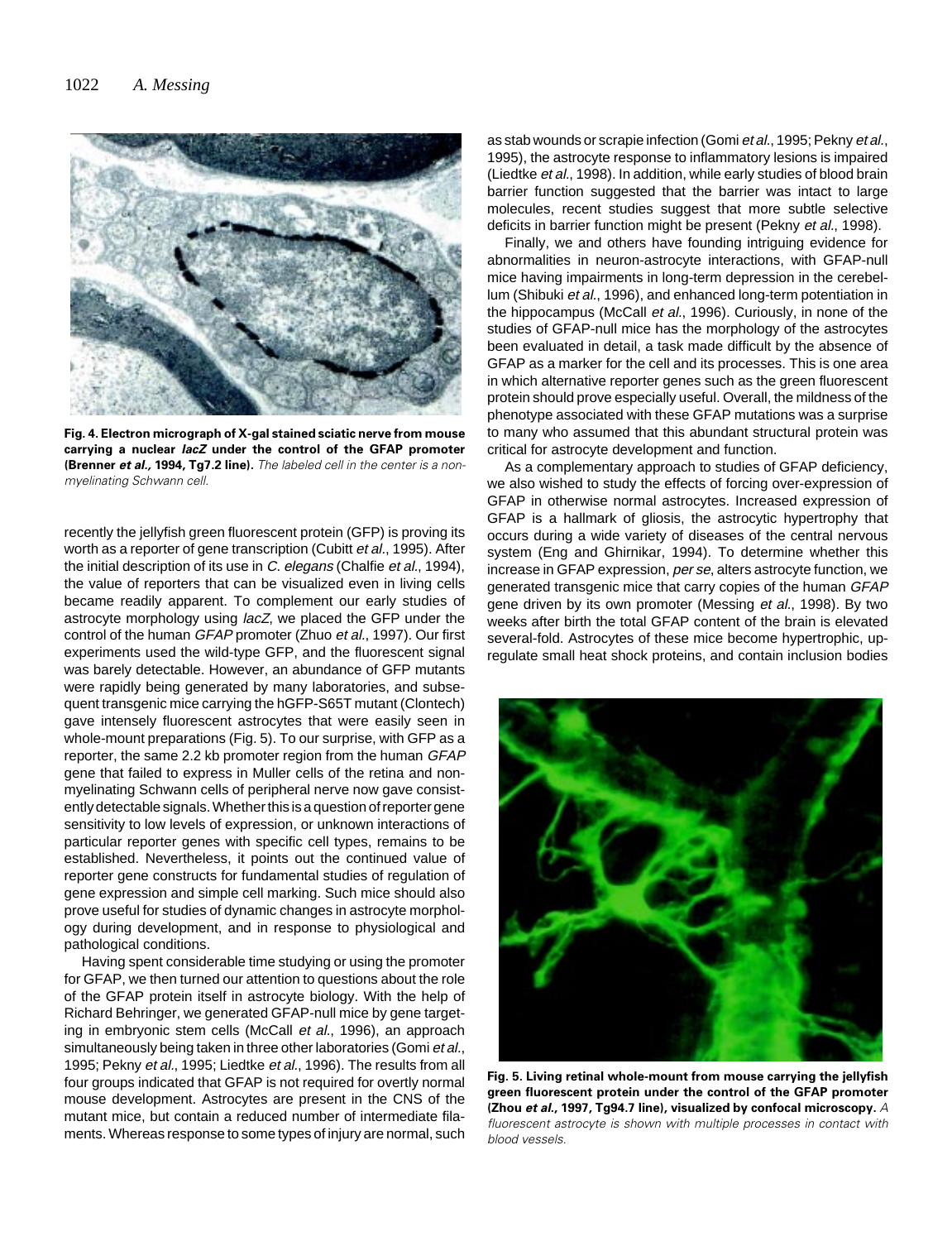identical histologically and antigenically to the Rosenthal fibers of Alexander's disease. Although we do not yet understand how astrocyte function is impaired, widespread deposition of the Rosenthal fibers is associated with early mortality, with mice dying by the second postnatal week. Since we expressed human rather than mouse GFAP, it is important to repeat these experiments to see whether minor sequence differences between the two GFAP's might contribute to the propensity to form inclusions. The GFAP over-expressers also provide intriguing clues to the etiology of Alexander's disease, which we hypothesize may be due to gene duplications or point mutations in the GFAP gene. Furthermore, comparison of the phenotypes of GFAP-null mice with the GFAPover-expressors underscores an increasingly common theme in transgenics and knockouts –too much of something is often much worse than none at all.

Finally, I wish to add a personal note of thanks to Ralph Brinster. I met him when I first applied to the Veterinary Medical Scientist Training Program at the University of Pennsylvania, of which he was the Director for many years. When I traveled to Penn for the interview I promptly got lost in Northeast Philadelphia and then was caught in a torrential downpour, appearing at the doors of the Veterinary School looking like what one member of the admissions committee called "a drowned rat". However, Ralph Brinster has always been an individual of tremendous focus, and he didn't seem to mind the puddles appearing under my chair. For this, and for all the support and guidance he has given me throughout my research career, I am extremely grateful.

## **Acknowledaments**

I wish to thank Nick Gonatas for supporting my work on transgenics while a post-doctoral fellow in his laboratory, and Bill Hickey for making the original suggestion that the SV40-induced tumors were choroid plexus papillomas. Work described in this review was supported by the National Multiple Sclerosis Society and the NIH.

## **References**

- AGUAYO, A.J., CHARRON, L. and BRAY, G.M. (1976). Potential of Schwann cells from unmyelinated nerves to produce myelin: a quantitative ultrastructural and radiographic study. J. Neurocytol. 5: 565-573.
- BERGSAGEL, D.J., FINEGOLD, M.J., BUTEL, J.S., KUPSKY, W.J. and GARCEA, R.L. (1992). DNA sequences similar to those of simian virus 40 in ependymomas and choroid plexus tumors of childhood. N. Engl. J. Med. 326: 988-993.
- BHARUCHA, V.A., PEDEN, K.W.C. and TENNEKOON, G.I. (1994). SV40 large T antigen with c-jun down-regulates myelin P0 gene expression: a mechanism for papovaviral T antigen-mediated demyelination. Neuron 12: 627-637.
- BORRELLI, E., HEYMAN, R.A., ARIAS, C., SAWCHENKO, P.E. and EVANS, R.M. (1989). Transgenic mice with inducible dwarfism. Nature 339: 538-541.
- BREITMAN, M.L., CLAPOFF, S., ROSSANT, J., TSUI, L.C., GLODE, L.M., MAXWELL, I.H. and BERNSTEIN, A. (1987). Genetic ablation: targeted expression of a toxin gene causes microphthalmia in transgenic mice. Science 238: 1563-1565.
- BRENNER, M., KISSEBERTH, W.C., SU, Y., BESNARD, F. and MESSING, A. (1994). GFAP promoter directs astrocyte-specific expression in transgenic mice. J. Neurosci. 14: 1030-1037.
- BRINSTER, R.L., CHEN, H.Y., MESSING, A., VAN DYKE, T., LEVINE, A.J. and PALMITER, R.D. (1984). Transgenic mice harboring SV40 T-antigen genes develop characteristic brain tumors. Cell 37: 367-379.
- BRINSTER, R.L., CHEN, H.Y., TRUMBAUER, M., SENEAR, A.W., WARREN, R. and PALMITER, R.D. (1981). Somatic expression of herpes thymidine kinase in mice following injection of a fusion gene into eggs. Cell 27: 223-231.
- BRINSTER, R.L., CHEN, H.Y., WARREN, R., SARTHY, A. and PALMITER, R.D. (1982). Regulation of metallothionein-thymidine kinase fusion plasmids injected into mouse eggs. Nature 296: 39-42.
- CHALFIE, M., TU, Y., EUSKIRCHEN, G., WARD, W.W. and PRASHER, D.C. (1994). Green fluorescent protein as a marker for gene expression. Science 263: 802-805.
- CHEN, J. and VAN DYKE, T. (1991). Uniform cell-autonomous tumorigenesis of the choroid plexus by papovavirus large T antigens. Mol. Cell. Biol. 11: 5968-5976.
- CHEN, J., TOBIN, G.J., PIPAS, J.M. and VAN DYKE, T. (1992). T-antigen mutant activities in vivo: Roles of p53 and pRB binding in tumorigenesis of the choroid plexus. Oncogene 7: 1167-1175.
- CUBITT, A.B., HEIM, R., ADAMS, S.R., BOYD, A.E., GROSS, L.A. and TSIEN, R.Y. (1995). Understanding, improving and using green fluorescent proteins. Trends Biochem. Sci. 20: 448-455.
- DELANEY, C.L., BRENNER, M. and MESSING, A. (1996). Conditional ablation of cerebellar astrocytes in postnatal transgenic mice. J. Neurosci. 16: 6908-6918.
- DILBER, M.S., ABEDI, M.R., CHRISTENSSON, B., BJORKSTRAND, B., KIDDER, G.M., NAUS, C.G., GAHRTON, G. and SMITH, C.E. (1997). Gap junctions promote the bystander effect of herpes simplex virus thymidine kinase in vivo. Cancer Res. 57: 1523-1528.
- DYER, K.R. and MESSING, A. (1989). Peripheral neuropathy associated with functional islet cell adenomas in SV40 transgenic mice. J. Neuropathol. Exp. Neurol. 48: 399-412.
- ENG, L.F. and GHIRNIKAR, R.S. (1994). GFAP and astrogliosis. Brain Pathol. 4: 229- 237.
- FALCONER, D.S. (1951). Two new mutants, «Trembler» and «Reeler», with neurological actions in the house mouse (Mus musculus L.). J. Genet. 50: 192-201.
- GOMI, H., YOKOYAMA, T., FUJIMOTO, K., IDEKA, T., KATOH, A., ITOH, T. and ITOHARA, S. (1995). Mice devoid of the glial fibrillary acidic protein develop normally and are susceptible to scrapie prions. Neuron 14: 29-41.
- HEYMAN, R.A., BORRELLI, E., LESLEY, J., ANDERSON, D., RICHMAN, D.D., BAIRD, S.M., HYMAN, R. and EVANS, R.M. (1989). Thymidine kinase obliteration: Creation of transgenic mice with controlled immune deficiency. Proc. Natl. Acad. Sci. USA 86: 2698-2702.
- HOLMBERG, C.A., GRIBBLE, D.H., TAKEMOTO, K.K., HOWLEY, P.M., ESPANA, C. and OSBURN, B.I. (1977). Isolation of simian virus 40 from rhesus monkeys (Macaca mulatta) with spontaneous progressive multifocal leukoencephalopathy. J. Infect. Dis. 136: 593-596.
- HORVATH, C.J., SIMON, M.A., BERGSAGEL, D.J., PAULEY, D.R., KING, N.W., GARCEA, R.L. and RINGLER, D.J. (1992). Simian virus 40-induced disease in rhesus monkeys with simian acquired immunodeficiency syndrome. Am. J. Pathol. 140: 1431-1440.
- JESSEN, K.R. and MIRSKY, R. (1984). Nonmyelin-forming Schwann cells coexpress surface proteins and intermediate filaments not found in myelin-forming cells: a study of Ran-2, A5E3 antigen and glial fibrillary acidic protein. J. Neurocytol. 13: 923-934.
- LEMKE, G., LAMAR, E. and PATTERSON, J. (1988). Isolation and analysis of the gene encoding peripheral myelin protein zero. Neuron 1: 73-83.
- LIEDTKE, W., EDELMANN, W., BIERI, P.L., CHIU, F.C., COWAN, N.J., KUCHERLAPATI, R. and RAINE, C.S. (1996). GFAP is necessary for the integrity of CNS white matter architecture and long-term maintenance of myelination. Neuron 17: 607-615.
- LIEDTKE, W., EDELMANN, W., CHIU, F.-C., KUCHERLAPATI, R. and RAINE, C.S. (1998). Experimental autoimmune encephalomyelitis in mice lacking glial fibrillary acidic protein is characterized by a more severe clinical course and an infiltrative central nervous system lesion. Am. J. Pathol. 152: 251-259.
- LOW, P.A. (1976). Hereditary hypertrophic neuropathy in the trembler mouse. Part 2. Histopathological studies: electron microscopy. J. Neurol. Sci. 30: 343-368.
- MCCALL, M.A., GREGG, R.G., BEHRINGER, R.R., BRENNER, M., DELANEY, C.L., GALBREATH, E.J., ZHANG, C.L., PEARCE, R.A., CHIU, S.Y. and MESSING, A. (1996). Targeted deletion in astrocyte intermediate filament (Gfap) alters neuronal physiology. Proc. Natl. Acad. Sci. USA 93: 6361-6366.
- MESSING, A., BEHRINGER, R.R., HAMMANG, J.P., PALMITER, R.D., BRINSTER, R.L. and LEMKE, G. (1992). P0 promoter directs expression of reporter and toxin genes to Schwann cells in transgenic mice. Neuron 8: 507-520.
- MESSING, A., BEHRINGER, R.R., WRABETZ, L., HAMMANG, J.P., LEMKE, G., PALMITER, R.D. and BRINSTER, R.L. (1994). Hypomyelinating peripheral neuropathies and Schwannomas in transgenic mice expressing SV40 T-antigen. J. Neurosci. 14: 3533-3539.

MESSING, A., CHEN, H.Y., PALMITER, R.D. and BRINSTER, R.L. (1985). Periph-